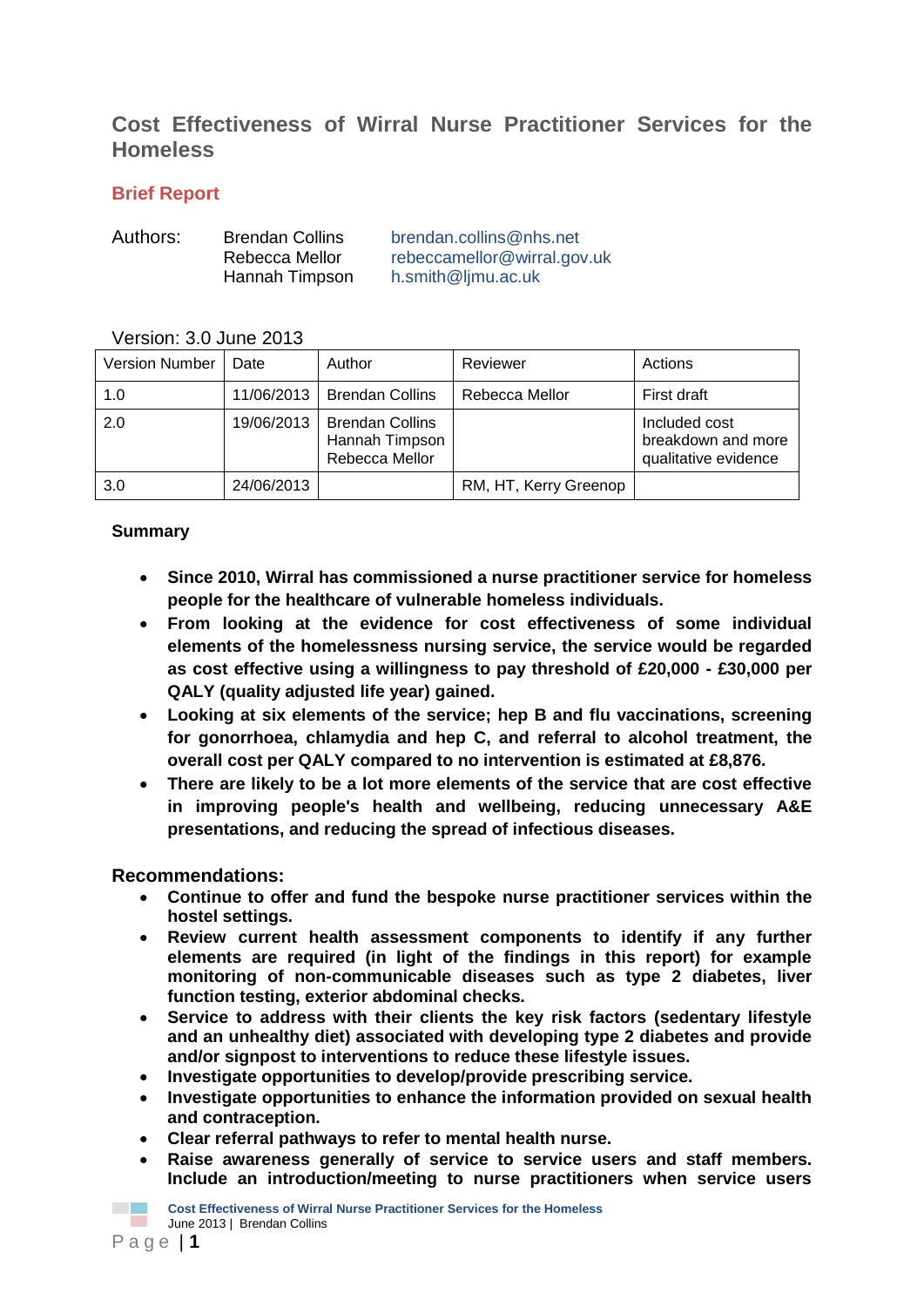**enters hostel setting and include introduction to NP services in hostel staff's induction packs.**

- **Target young people with short term publicity campaign to address low awareness amongst 16-24 year olds.**
- **Coordinated sessions (with current hostel activity) for hostel staff and residents to raise awareness on mental health issues.**

| <b>Intervention</b>  | <b>Number</b><br>2012/13 | <b>Total QALYs</b><br>gained | <b>Cost</b><br>savings |
|----------------------|--------------------------|------------------------------|------------------------|
| Hep B vaccination    | 103                      | 0.639                        |                        |
| Flu vaccination      | 120                      | 0.0406                       | £187                   |
| Chlamydia screening  | 26                       | 0.5616                       |                        |
| Gonorrhoea screening | 26                       | 2.626                        | £1,352                 |
| Hep C screening      | 59                       | 0.1133                       |                        |
| Alcohol referrals    | 53                       | 2.65                         |                        |

|  |  | Table 1. Estimated Costs and QALYs, Homelessness Nurse Service. |  |
|--|--|-----------------------------------------------------------------|--|
|  |  |                                                                 |  |

| Total                                                          | 6.63      | £1,539.00 |
|----------------------------------------------------------------|-----------|-----------|
| Cost of service                                                |           | £60,393   |
| Net cost per QALY<br>(Incremental cost<br>effectiveness ratio) | £8,876.30 |           |

#### **1. About this document**

This document describes a rapid assessment of the effectiveness and cost effectiveness of Wirral's nurse practitioner service for the homeless. This is based on qualitative research as well as the evidence of cost effectiveness of individual elements of the service, i.e. vaccinations, screening etc. In reality the service is probably cost effective without these elements but the evidence around a general nursing service for homeless people is less strong and it is more difficult to say how similar a service is to one that is described in the evidence. It may be that in the future a more comprehensive study could be planned, but because homeless people are often transient they can be difficult to follow up and what represents a good outcome in a general health economic study may not be achievable or may not reflect the type of outcome that is most important to the clients in this service.

#### **2. Homelessness & Health**

The interaction between housing and health has long been recognised, and in the UK until the 1950s, housing was part of the responsibility of the Ministry of Health. The main causes of homelessness are

- Personal causes interpersonal and individual
- Structural causes economic and housing

In many cases, there are several causes which interact. Interpersonal causes include things like domestic or sexual abuse, or relationship or family breakdown, while individual causes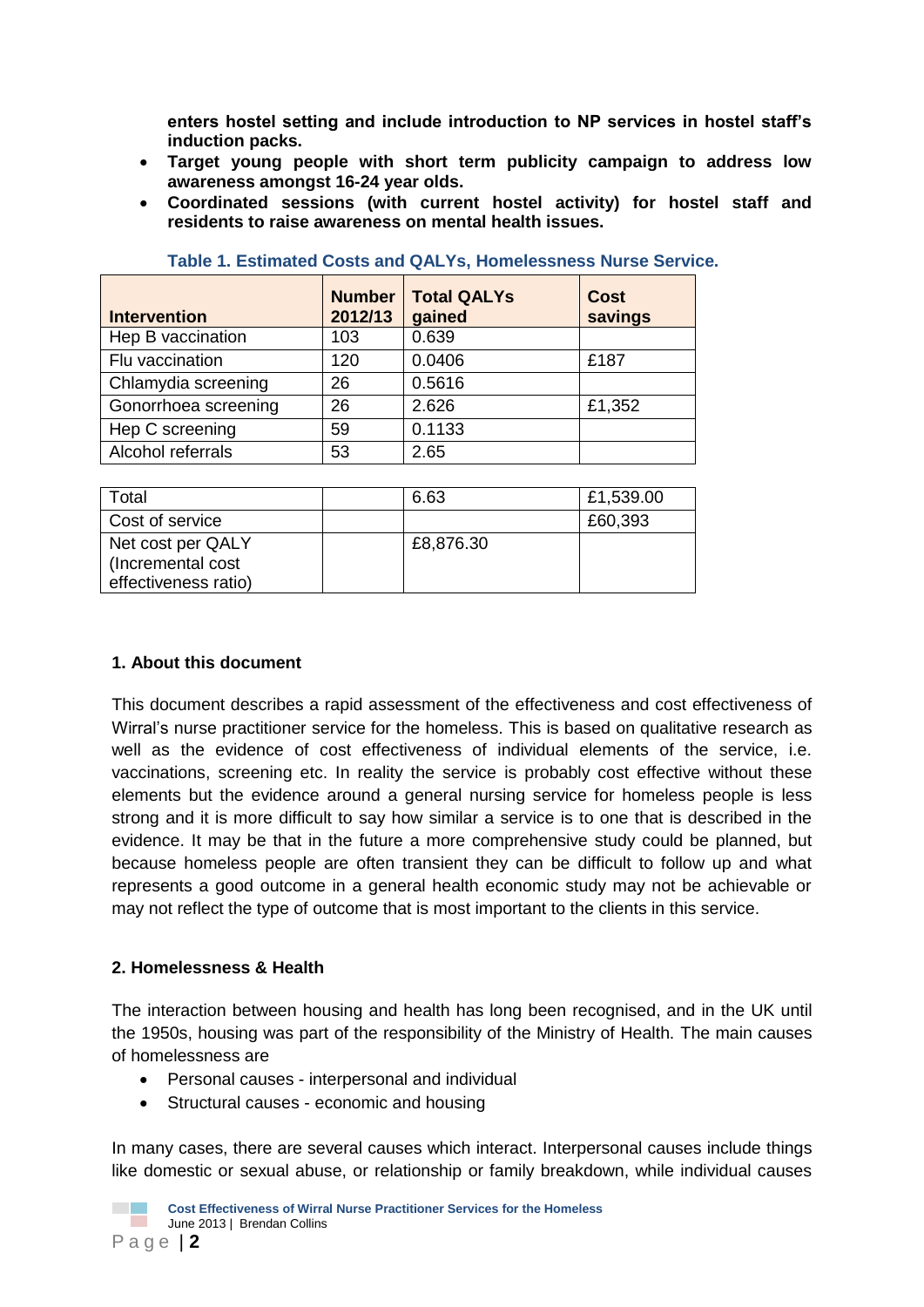include things like substance abuse or mental health problems. Most people who are homeless have a history of family conflict, even if this was not the direct cause of their homelessness. Economic causes include job loss, losing benefits, and debts. Housing causes include lack of social housing, people being evicted, or people being released from prison or other institutions, or leaving the armed forces and not having a home. Once someone is homeless the rest of their life inevitably suffers; being homeless damages a person's health, both physical and mental, as well as their resilience, self-esteem and selfconfidence. Practitioners need to focus on both the internal and external causes of problems associated with homelessness.

Table 2 shows a list of health problems commonly found in homeless people. Homeless people are much more likely than the general population to die of accidents, infections, suicide and drug and alcohol causes.

| <b>Health</b>              | <b>Description and examples</b>                                                                                                                                                                                                                                                                                                                                                                                                                                  |
|----------------------------|------------------------------------------------------------------------------------------------------------------------------------------------------------------------------------------------------------------------------------------------------------------------------------------------------------------------------------------------------------------------------------------------------------------------------------------------------------------|
| problem                    |                                                                                                                                                                                                                                                                                                                                                                                                                                                                  |
| Mental ill-health          | Schizophrenia, depression and other affective disorders, psychosis, anxiety states, personality disorder,<br>earlier onset of drug misuse and severity of alcohol use.                                                                                                                                                                                                                                                                                           |
| Physical<br>trauma         | Injury, foot trauma and dental caries due to self neglect.                                                                                                                                                                                                                                                                                                                                                                                                       |
|                            | Foot trauma is common in homeless people due to walking for long times in inappropriate shoes, standing<br>or sitting for long periods (leading to venous stasis, oedema and infection), frost bite, skin anaesthesia due<br>to alcoholic peripheral neuropathy, lack of hygiene due to over-wearing of unwashed clothing, or<br>overgrown toe nails.                                                                                                            |
| Skin problems              | Inflammatory conditions e.g. erythromelalgia, infestations e.g. scabies or body lice, infections e.g.<br>cutaneous diphtheria impetigo                                                                                                                                                                                                                                                                                                                           |
| Respiratory<br>illness     | Pneumonia, influenza, tuberculosis (often latent)                                                                                                                                                                                                                                                                                                                                                                                                                |
| Infections                 | Blood-borne viruses e.g. Hepatitis B, C and HIV. Hepatitis A. Secondary to louse infestations e.g. typhus,<br>trench fever, relapsing fever.                                                                                                                                                                                                                                                                                                                     |
| Drug/alcohol<br>dependence | Heroin-related death secondary to respiratory coma.<br>Cocaine – case reports of toxic inhalation leading to pulmonary inflammation and oedema ('crack lung'),<br>agitation and paranoia due to acute toxicity and thromboembolic events.<br>Cardiological - cardiomyopathy.                                                                                                                                                                                     |
|                            | Neurological - peripheral neuropathy, erectile dysfunction, Wernicke's encephalopathy, Korsakoff's<br>psychosis, amnesic syndrome, cerebellar degeneration, alcohol withdrawal seizures. Gastrointestinal and<br>hepatobiliary – hepatitis, liver cirrhosis, pancreatitis, gastritis, peptic ulceration, oesophageal varices,<br>carcinoma of the oesophagus and oropharynx, cardiomyopathy.<br>Metabolic – vitamin deficiency (particularly thiamine), obesity. |
|                            | Psychosocial ill-health - including depression and suicide, sexual dysfunction, alcoholic hallucinosis,<br>marital, family or employment breakdown.                                                                                                                                                                                                                                                                                                              |
|                            | Complications of injecting illicit drugs include blood-borne virus infections, skin commensals or pathogens<br>causing septicaemia, encephalitis, endocarditis, cellulitis and abscesses or deep vein thrombosis (through                                                                                                                                                                                                                                        |
|                            | a combination of poor hygiene and repeated skin puncture). Tetanus may be secondary to injecting<br>contaminated drugs.                                                                                                                                                                                                                                                                                                                                          |

#### Table 2: Health problems commonly found in homeless patients. (Wright & Tomkins, 2006)

#### **3. Description of Service**

Since 2010, Wirral has commissioned a nurse practitioner service for the healthcare of vulnerable/complex homeless individuals within homeless settings using comprehensive health care assessments including provision of first line health assessment and treatment, under nurse practitioner and PGD protocols. The service is intended for Wirral residents aged 16 and over who are either;

- $\circ$  A rough sleeper (including people who live in squats and derelict buildings)
- o A resident of a hostel/night shelter for the homeless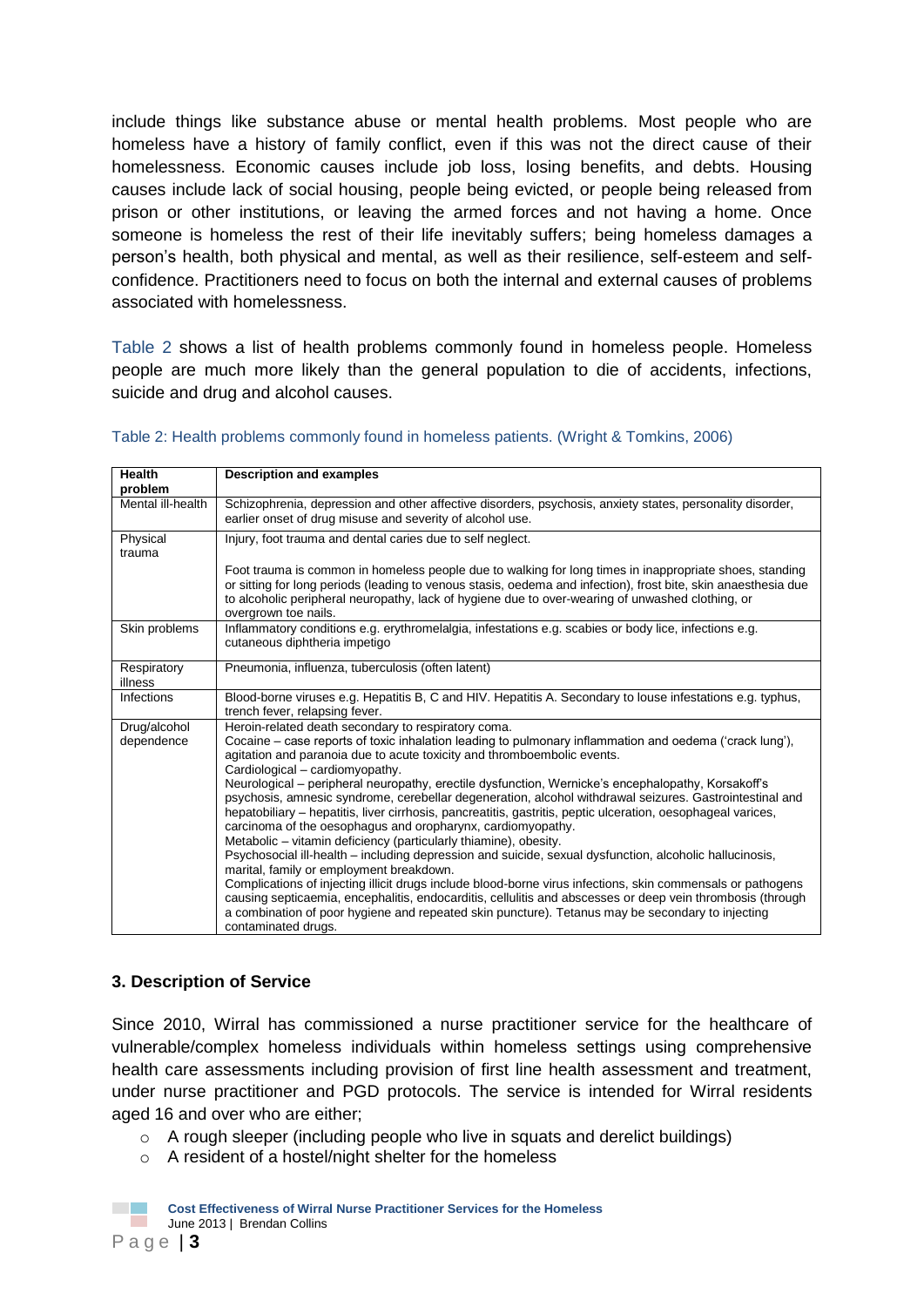- $\circ$  A new arrival in Wirral with a history of homelessness which includes those with a nomadic lifestyle who move from city to city
- $\circ$  A person with a tenancy who has a history of homelessness and continues to lead a street lifestyle

The cost of the service in 2012/13 financial year was £60,393, of which 76% was staff costs, 16% was non staff costs like materials, and 8% was indirect costs and overheads.

#### **4. Local prevalence data**

The main intelligence resource for Wirral is the Joint Strategic Needs Assessment (JSNA). The number of homeless people in Wirral is not known. Although data on local homelessness is collected by numerous service providers, these systems tend to be independent of each other so there is currently no unified data collection system which provides all of the information needed to inform strategy and service development. In national data, approximately 70% of people accessing homelessness services report having a mental health problem, 32% of their hostel residents have an alcohol dependency and 63% have a drugs problem<sup>1</sup>. Many homeless people demonstrate a tri-morbidity of physical illness, mental health problems and substance misuse. National initiatives around reducing rough sleeping and people staying in bed and breakfasts have been successful. The National Rough Sleeping Estimate for 2009 shows a 75% reduction in rough sleeping in England since the baseline was established in 1998. After Wirral Council introduced a 'Homeless Prevention and Housing Options' approach to homelessness in 2008, the number of statutory homelessness cases decreased significantly by 89% to 51 cases in 2009-10. However in line with the rest of the country, 2010-11 saw a reversal of this trend with an increased demand on the service and a corresponding increase in statutory homeless acceptances to 77 (an increase of 51% compared with the previous year).

Although many homeless people are registered with a GP, the evidence suggests that few actually attend their GP for health problems and many go to  $A\&E^2$ . A paper by Deloitte 'Homelessness is bad for your health'<sup>3</sup> , estimated the total national cost of admissions in homeless people as £85million. This report recommends letting people register with GPs without an address, perhaps using the GP practice as their address, and having portable health records, and having medical respite care for people who do not need to be in hospital but need to be in a better environment to recover from illness. Obviously this needs to be cheaper than a hospital bed otherwise it would be not be cost-effective. In Wirral, during the period between April 2009 and January 2011 (21 months) 100 patients who were recorded as living in local hostels or of no fixed abode (NFA) accounted for 505 attendances at the Accident and Emergency (A&E) Department at Wirral University Teaching Hospital (WUTH), and 215 inpatient episodes. This amounted to a cost of £337,741. The cost of the top ten most frequent homeless attenders at WUTH was £88,194. This represents a considerable opportunity for NHS cost savings. Reducing this activity by 20% would save around £39k per year, and it is likely that in reality there are many more admissions than this for homeless people so there is potential a much greater opportunity for cost savings. The reason for this is that generally whether or not an individual is homeless is not well recorded in hospital

<sup>1</sup>  $1$  Crisis (2005). Access to mainstream public services for homeless people.

http://www.crisis.org.uk/data/files/document\_library/research/service\_access\_lit\_review.pdf<br><sup>2</sup> Department of Health (2010) Healthcare for Single Homeless People. March 2010, Office of the Chief Analyst.

<sup>3</sup> http://www.qni.org.uk/docs/Homelessness\_is\_bad\_for\_your\_health.pdf

**Cost Effectiveness of Wirral Nurse Practitioner Services for the Homeless**  June 2013 | Brendan Collins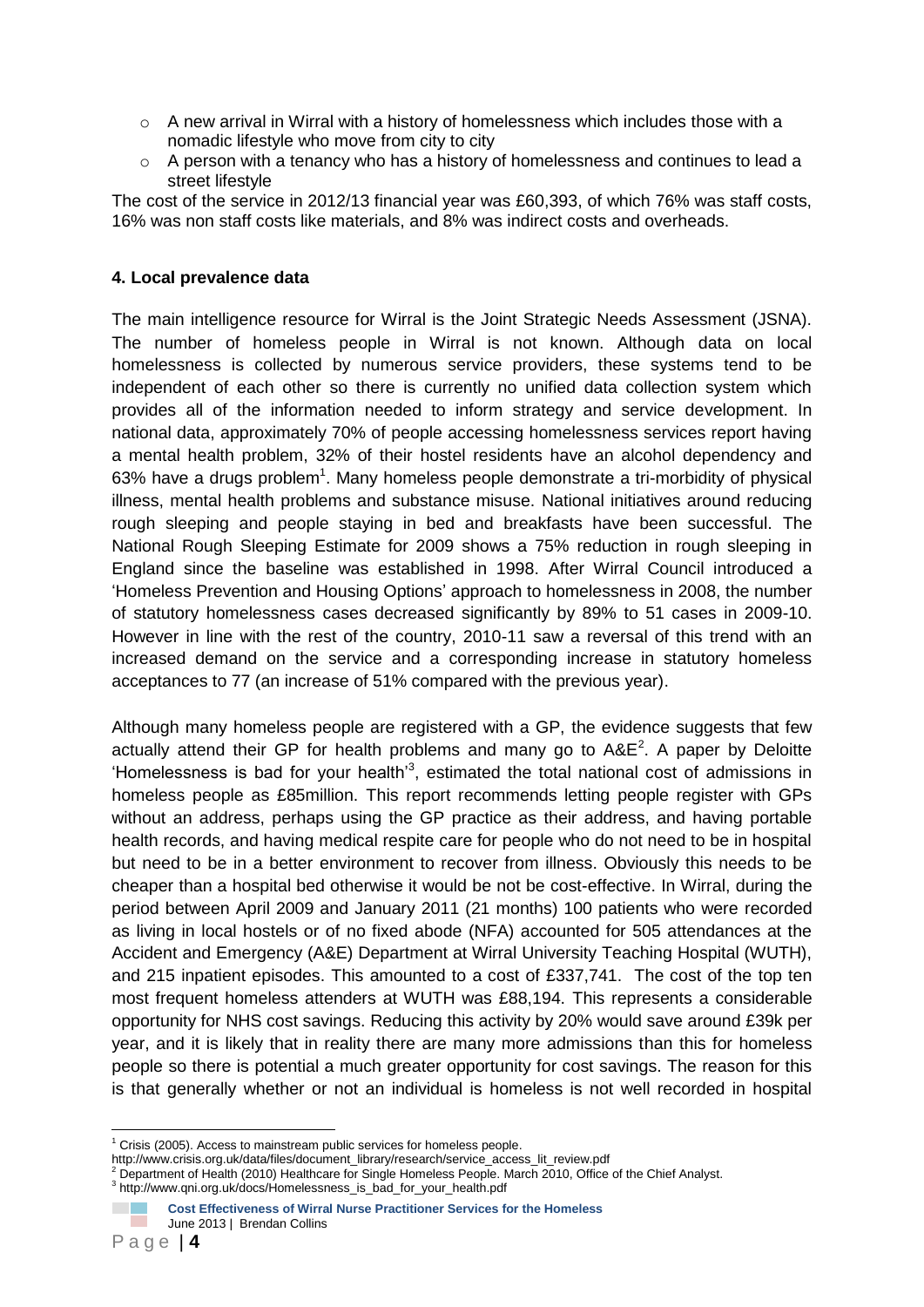data, and addresses can be back- or forward-dated so there may be many more admissions for homeless people than this. The way hospital activity is charged back to commissioners for UK residents is based first on GP registration, then postcode, and then if someone is not registered with a GP and has no postcode recorded, the cost defaults to the host commissioner of the provider where the cost is fair-shared amongst the practices within that organisation.

### **5. Methods**

This evaluation is based on the performance data and previous qualitative evaluation that has been carried out, it does not have any control group data or any actual raw data from the service. It therefore represents a rapid and quite broad analysis of the potential costs and benefits of the service. A lot of the sources of evidence are general and not specific to homeless people who may benefit more or less from interventions than the populations in the evidence; more because they have greater health needs, or less because they have a greater number of competing causes of health problems. Overall the service met most of its targets for 2012/13 financial year, with 593 clients in total (Table 3). The majority of service users are aged 25-54. A high proportion of service users are in drug and/or alcohol treatment, which indicates a high level of need, and also indicates that people are known to services.

| <b>Activity Performance Indicators</b>                         |                                              | <b>Target</b>                     | <b>Total</b> | <b>Target</b><br>achieved |
|----------------------------------------------------------------|----------------------------------------------|-----------------------------------|--------------|---------------------------|
| Total number of individual clients seen                        |                                              | 600                               | 593          | No - nearly               |
| Number of contacts<br>made:                                    | <b>Wirral Drug Service</b><br><b>clients</b> | N/A                               | 263          |                           |
|                                                                | <b>Wirral Alcohol clients</b>                |                                   | 223          |                           |
|                                                                | <b>Clients not in treatment</b>              |                                   | 272          |                           |
| Number of 'new' (clients who have never been<br>seen before)   |                                              | 10 new clients per<br>month (120) | 223          | Yes                       |
| Number of follow up contacts and lost to<br>follow up contacts |                                              | 20 clients per<br>month (240)     | 257          | Yes                       |
| Number of new registrations with GPs                           |                                              | N/A                               | 20           |                           |
| Number of referrals received into NP service                   |                                              | 100                               | 132          | Yes                       |

Table 3. Headline performance indicators, Homelessness Nurse, 2012/13 FY.

The service performed 99 health assessments in 2012/13 and delivered 103 Hep B vaccinations and 120 flu vaccinations. In total 285 referrals were made into other services. The highest number of referrals were to alcohol services, while 36 referrals were made to Phoenix Futures, who provide an outreach service to problematic street drinkers and substance misusers. Referrals to GP and dental services should reduce the number of people attending A&E and thus should produce cost savings (Table 4).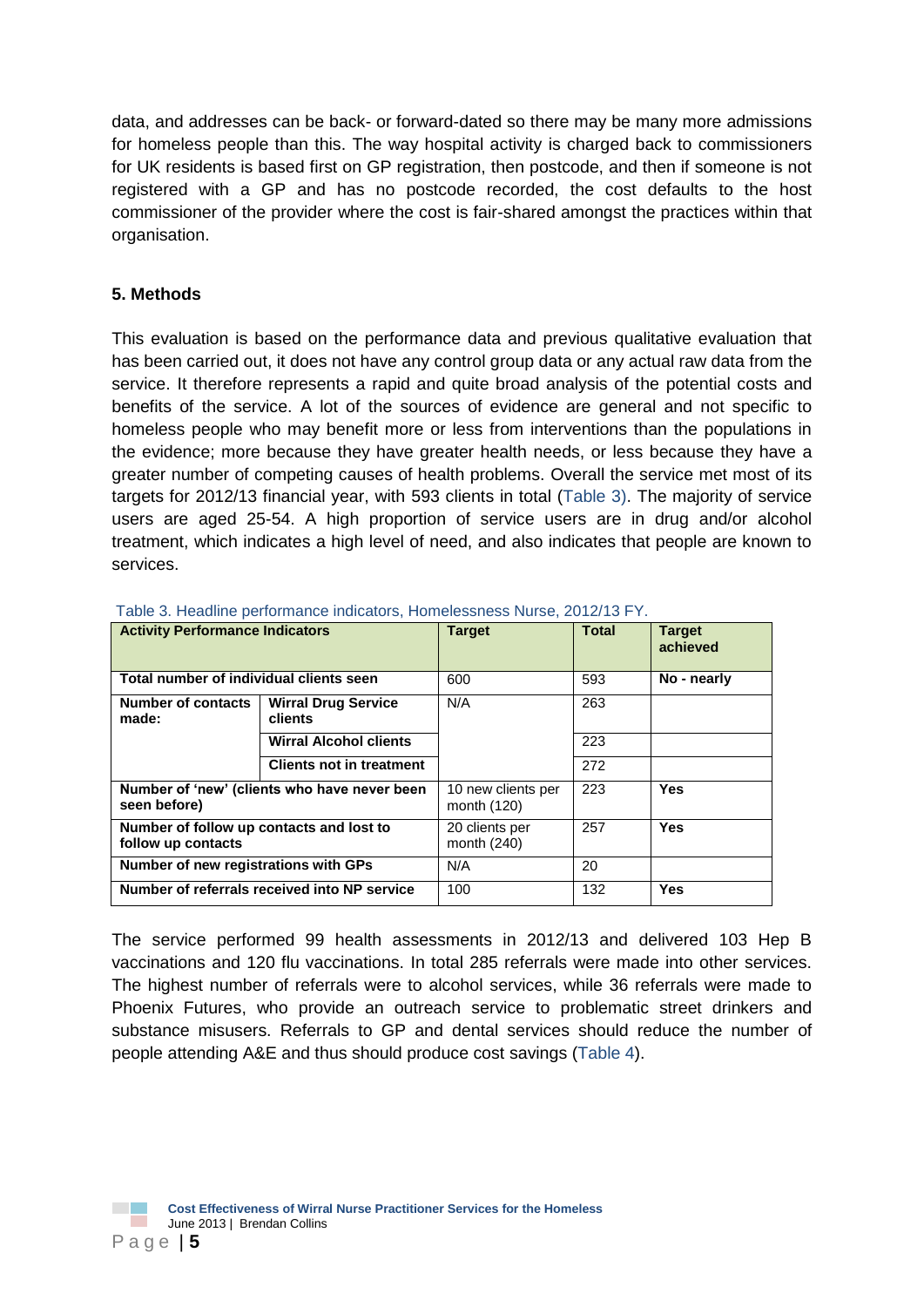| <b>Activity Performance Indicators</b>                                |                                                               | <b>Target</b>               | <b>Total</b> | <b>Target</b><br>achieved |
|-----------------------------------------------------------------------|---------------------------------------------------------------|-----------------------------|--------------|---------------------------|
|                                                                       | <b>GP</b>                                                     | N/A                         | 44           |                           |
|                                                                       | <b>Dentist</b>                                                |                             | 41           |                           |
| <b>Number of referrals</b>                                            | <b>Wirral Drug Service</b>                                    |                             | 19           |                           |
| made into other                                                       | <b>Wirral Alcohol Service</b>                                 |                             | 53           |                           |
| health care<br>services:                                              | Phoenix outreach                                              |                             | 36           |                           |
|                                                                       | <b>Hepatology specialist</b>                                  |                             | 30           |                           |
|                                                                       | <b>Mental Health Nurse Practitioner</b>                       |                             | 19           |                           |
|                                                                       | <b>Housing options</b>                                        |                             | 43           |                           |
|                                                                       | <b>Blood-borne virus tests</b>                                | N/A                         | 59           |                           |
| Number of                                                             | <b>Hepatitis B vaccinations</b>                               |                             | 103          |                           |
| interventions                                                         | Liver function tests and routine bloods                       |                             | 78           |                           |
| administered:                                                         | <b>Wound care/compressions</b>                                |                             | 128          |                           |
|                                                                       | Chlamydia & Gonorrhoea screens                                |                             | 26           |                           |
| Number of Flu vaccinations given                                      |                                                               | N/A                         | 120          |                           |
| Number of health assessments performed                                |                                                               | 95                          | 99           | Yes                       |
| Number of GP practice/forum meetings attended                         |                                                               | 1 per<br>quarter            | 2            | <b>No</b>                 |
| (can include 1:1s)                                                    | Number of inductions delivered to hostel staff and volunteers | N/A                         | 8            |                           |
| Number of training sessions delivered to hostel staff &<br>volunteers |                                                               | 12 <sup>2</sup><br>sessions | 8            | <b>No</b>                 |

#### Table 4. Activity indicators, Homelessness Nurse, 2012/13 FY

#### **6. Summary of qualitative research**

This research was carried out by Hannah Timpson. A questionnaire survey was carried out during September and October 2011 with homeless clients. The survey contained 44 questions that were a mixture of closed and open ended questions. Survey respondents were recruited via the services who worked directly with them. The services that supported this evaluation were; YMCA; Wirral ARK; Forum Housing Association; Women's Refuge; Wirral Drug Service and Phoenix Outreach Service. 136 questionnaires were returned, not all questionnaires were completed so the results are reported using the data that was available. Due to the sample size care must be given when interpreting the data as this is not a representative sample. 62 of the respondents were under the age of 24 years old and 74 were aged 25 years old and above.

#### Awareness

- 63% of respondents were aware of the service and 44% of respondents reported using the service.
- A higher number of respondents aged 25 and over were aware of the service and used the service. This was not the case for those aged 18-24 years.
- There was a significant correlation between age and awareness. The data show that 18-24yr old have the highest response for none awareness. Those aged 25-54years old have the highest rates of awareness and 55years and older have the lowest levels of awareness.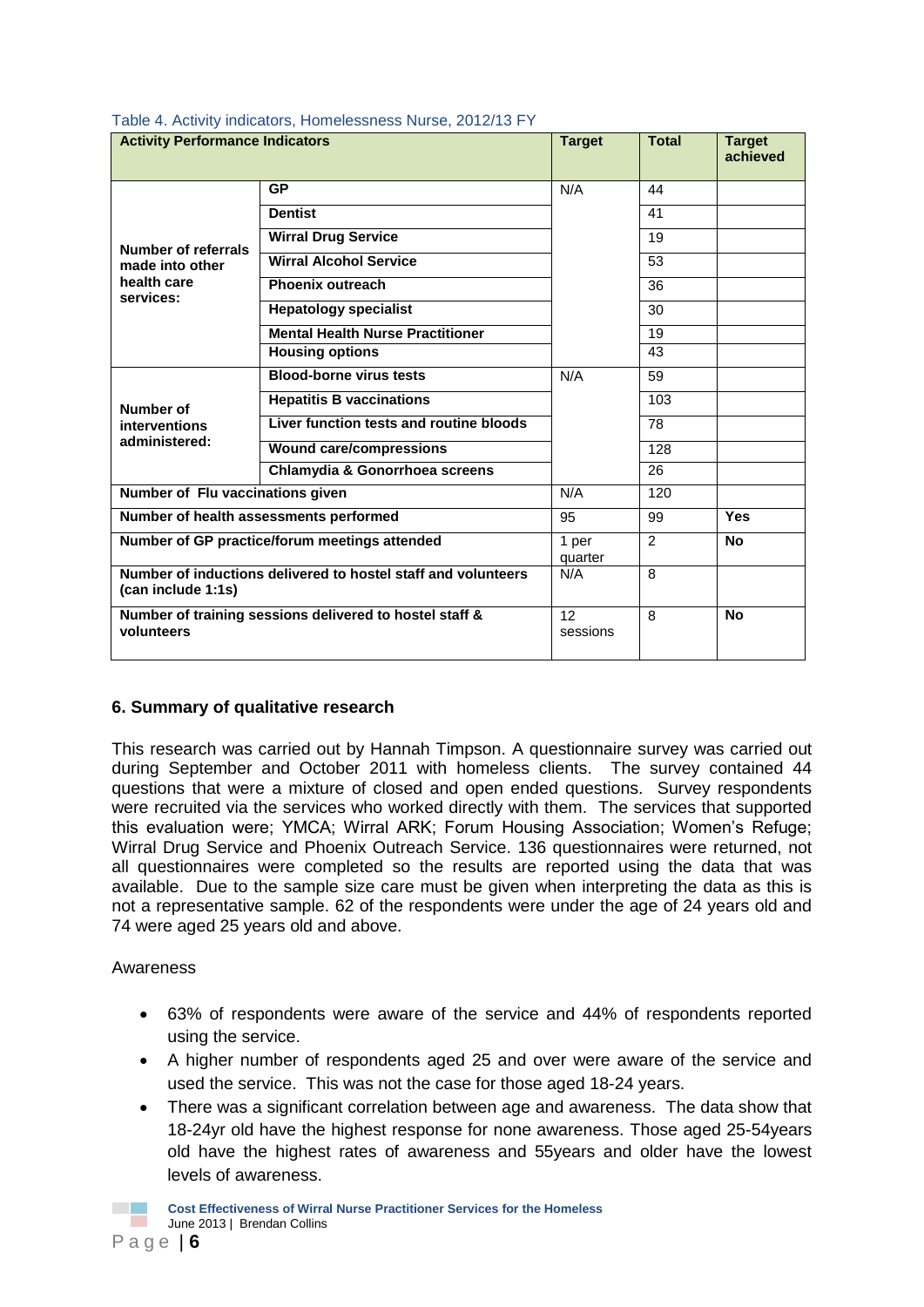• There was no significant relationship between awareness and gender.

## Use of service

- There was a significant correlation between age and use. The data show that 18- 24yr old have the highest response for none use of service. Those aged 25-54years old have the highest rates of use and 55years and older have the lowest levels of use
- There was no significant relationship between level of use and physical health rating (i.e. we were not able to identify whether those with poorest levels of physical health are accessing the service).
- There was no significant relationship between use and gender.

## Experience of service

- 57% respondents replied to question regarding their experience of which 35% found the service helpful, No negative responses were given. '*found her caring and helpful'; 'very approachable and down to earth'; 'found her really good'; 'happy with what is provided, Kerry cares and is committed to helping me. She helps me a lot'; 'made me feel welcome, offered health check and explained about services'; 'easy to access'*
- 2% suggested the service needs to be changed and those changes included: '*..should be able to prescribe medication and treat things'; would be nice if you put your name down and every month you get free stuff about safe sex and condoms'*

What clients would have done had service not existed

- The numbers for this question were too small to correlate any relationships between a person's call to action if healthcare was required and so are reported as percentages of the sample.
- 53% did not provide an answer for this question;
- 23% said they would go to their GP (of which 87% were aged 25years and over and of which 45% reported their physical health to be between average and very poor);
- 13% reported they would do nothing. *'deal with it myself'; 'just suffer as other services are too far'; good experience as I would not have gone to a doctor.'*
- Of those that reported they would do nothing, 88% were aged 25 and over and 71% rated their physical health between average and very poor.

# **7. Cost Effectiveness of Hepatitis B Vaccinations**

Hepatitis B is an infection caused by a blood borne virus, the hepatitis B virus (HBV). It can be spread by blood, from mother to child, and less frequently through other bodily fluids like saliva or semen. For many people acute HBV infection resolves with no long term health consequences, but some people develop chronic HBV which can cause liver cirrhosis and liver cancer. Because homeless people have poorer health generally they are likely to have weaker immune systems so hepatitis B infection is more likely to become chronic. The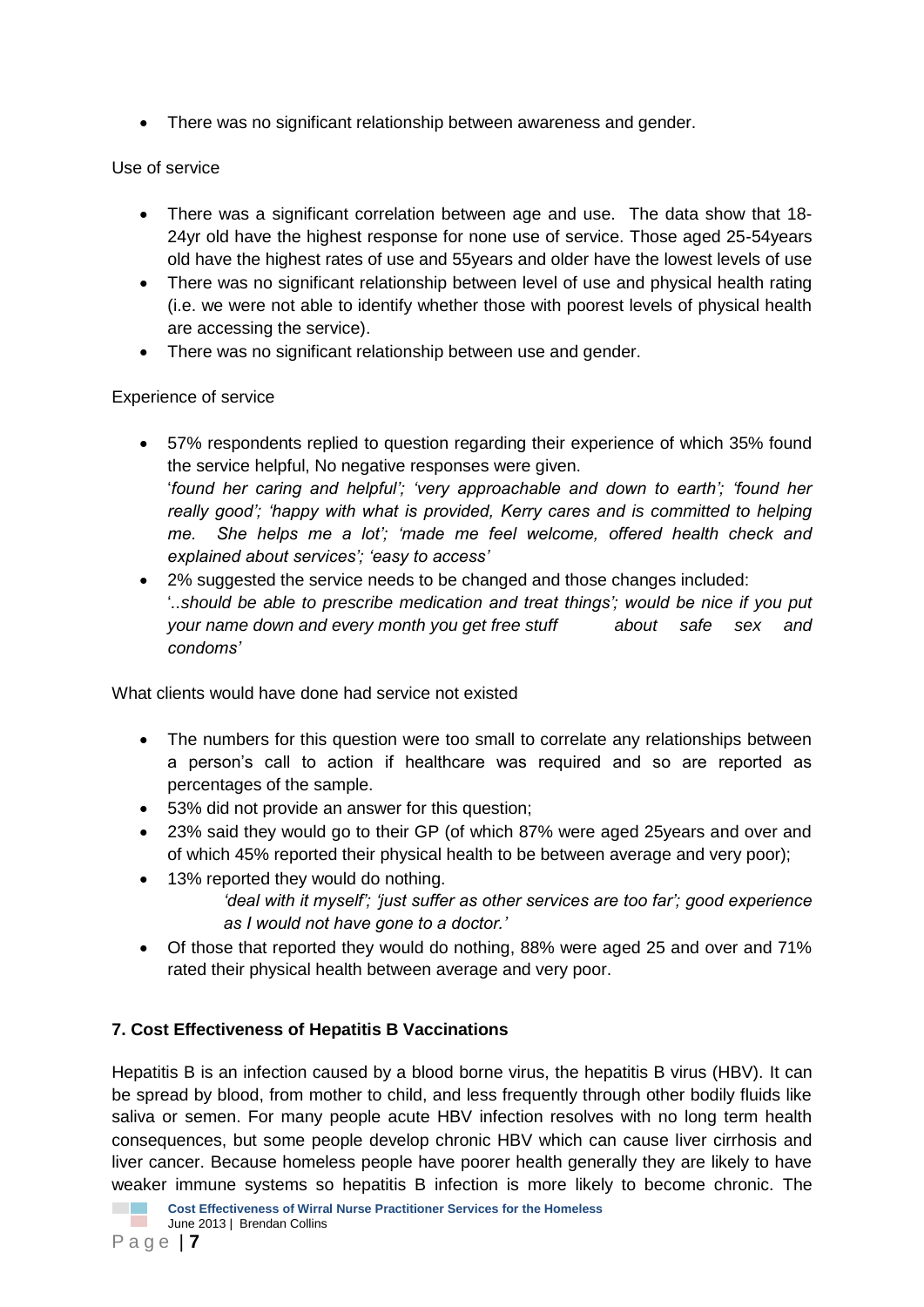evidence is that hepatitis B vaccination is estimated to be cost effective in high risk groups, which include homeless people. In Wirral clients are given an accelerated vaccination course (over 21 days instead of up to 6 months). It is not currently clear how many clients have had 1, 2 or 3 doses; for most people 2 doses are enough to protect them from hep B. Some studies have estimated that a whole population vaccination approach is also cost effective. A modelling study in Ireland estimated that based on evidence of the effectiveness for hep B vaccination after birth, there would be 112 discounted life years gained per 100,000 population. <sup>4</sup> We have assumed that benefits are equivalent in homeless people, and that homeless people are 7.4 times as likely as the general population to be infected with hepatitis B, which is the case in the Wirral data. Based on these assumptions, vaccinating 103 homeless people should produce a benefit of 0.852 life years gained across the population. If we assume a quality of life index of 0.75 for these life years, this equates to 0.639 QALYs.

# **7. Cost Effectiveness of Blood Borne Virus (BBV) Tests**

Blood borne virus tests are crucial in identifying people with blood borne viruses and giving them the correct advice and treatment to help to maintain their health and to reduce onward transmission. Obviously in the short term getting a disease diagnosis will decrease someone's level of wellbeing and can affect their mental health, but in the longer term it will increase their life expectancy as they can be treated. In the 2 years since the homelessness service commenced, around 90 clients have had blood borne virus tests (59 in 2012/13), of whom 28 individuals were found to test positive for hepatitis C, while a smaller number of clients (fewer than 5) tested positive for hepatitis B and HIV. These clients were referred to hepatology specialist nurse for hepatitis, or to GUM services for HIV.

Hepatitis B is much more infectious than hepatitis C but hep C has no vaccine available<sup>5</sup>. Hepatitis C infection in the general population is estimated to be 0.67% so this means that Hep C infection rates in homeless people tested in Wirral are 46 times greater than the general population at 31.1%.  $6$  Hepatitis B was detected in 2.2% of clients which is 7.41 times greater than the estimated national prevalence of 0.3%<sup>7</sup>. The national incidence of Hep B (newly diagnosed cases) rate was 1.12 per 100,000 population in 2011, but most people do not get tested for hepatitis B very often so we do not know what the true incidence rate is.

A US study found that testing for chronic hepatitis C virus infection is cost-effective when the prevalence of hepatitis C in a population exceeds 0.84 percent (84/10,000), which is exceeded more than 30-fold in homeless people in Wirral. Several articles by Stein and

- $\hat{\theta}$  Hepatitis C in the UK 2011. London: Health Protection Agency, Colindale July 2011.
- <sup>7</sup> Health Protection Agency (2006). Migrant Health A Baseline Report, Chapter 4.

<sup>1</sup> 4 Tilson L, Thornton L, O'Flanagan D, Johnson H, Barry M. Cost effectiveness of hepatitis B vaccination strategies in Ireland: an economic evaluation. European Journal of Public Health 2008; 18(3): 275-282<br><sup>5</sup> Beijer, U. Wolf, A. Fazel, S. (2012) Prevalence of tuberculosis, hepatitis C virus, and HIV in homeless people: a systematic

review and meta-analysis, The Lancet Infectious Diseases 12:11, 859-870

http://www.hpa.org.uk/webc/HPAwebFile/HPAweb\_C/1202115606638 Hepatitis C in the UK 2011. London: Health Protection Agency, Colindale July 2011.<br><sup>7</sup> Health Protection Agency (2006). Migrant Health – A Baseline Report, Chapter 4.

http://www.hpa.org.uk/webc/HPAwebFile/HPAweb\_C/1202115606638

**Cost Effectiveness of Wirral Nurse Practitioner Services for the Homeless**  June 2013 | Brendan Collins **COLLEGE**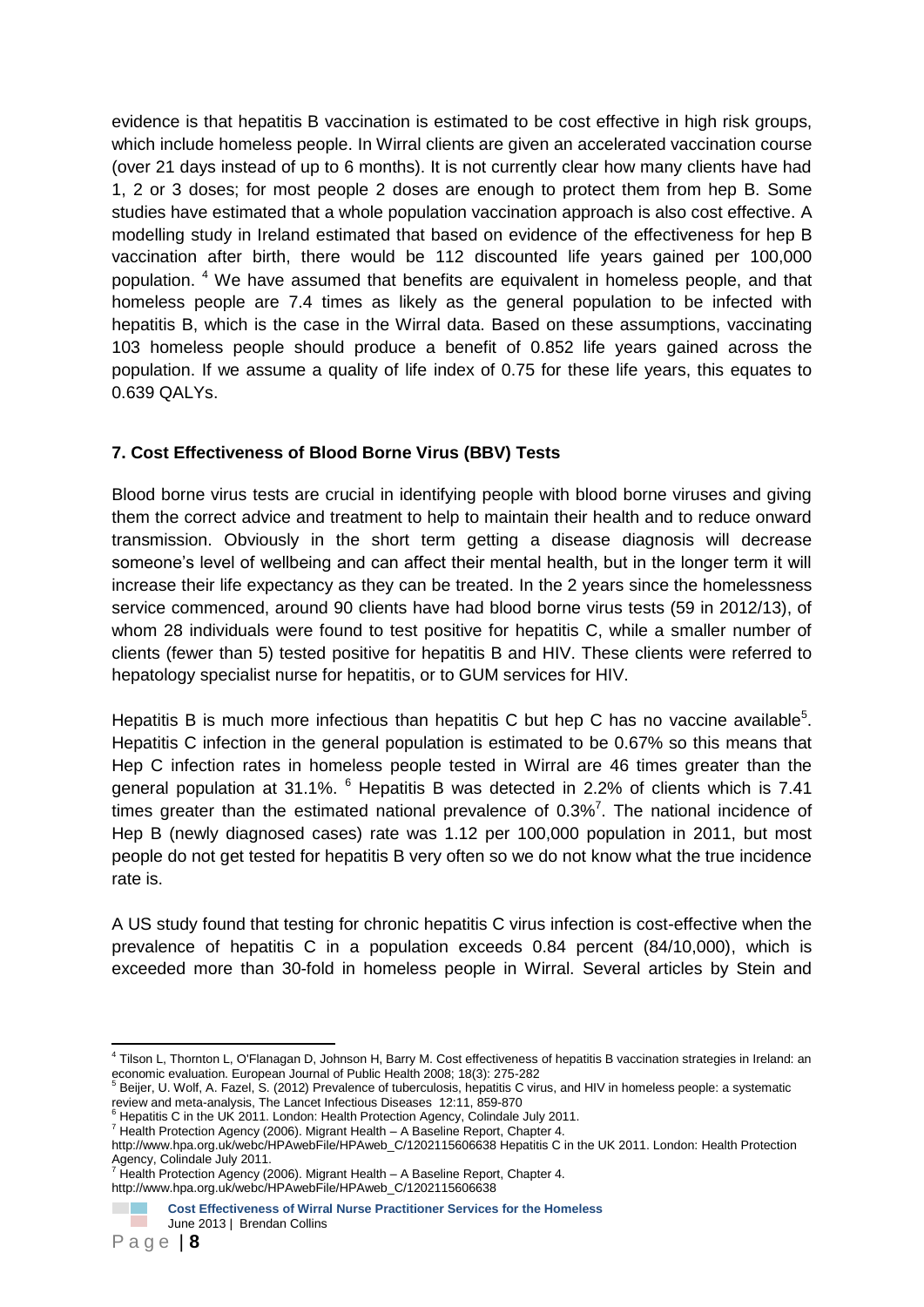colleagues<sup>8</sup> have estimated the cost effectiveness of hepatitis C screening in different populations. These assumed that without screening, individuals would on average go for 11 years before they were diagnosed as having hepatitis C infection. The closest prevalence to that of homeless people in Wirral was found in injecting drug users (IDUs had 48.6% hep C prevalence compared to 31.1% in homeless people in Wirral, a proportion of whom will be current- or ex- IDUs) which was adjusted to Wirral prevalence. The average additional number of QALYs per person diagnosed was 0.00617 compared to them being diagnosed later in life. Over the 59 homeless people screened for BBVs in 2012/13, this equates to 0.113 QALYs gained in total.

Unidentified HIV results in late diagnosis, which causes high levels of morbidity and is implicated in 73% of HIV-related deaths. A person who doesn't know their diagnosis also has a 3.5 times higher transmission rate. Several studies demonstrate cost-effectiveness of HIV testing in any population with prevalence ≥0.2% as a result of patients being diagnosed at an earlier stage of the disease, a finding that is reflected in UK and US guidelines on HIV testing. Slight variability in findings is largely as a result of background prevalence of identified and unidentified HIV: For example, at a population level analysis, one-time rapid screening with 1% prevalence has been shown to cost \$30,800 (£18,800) per QALY. This cost remains under \$50,000 (£30,500) at prevalence as low as  $0.2\%$ .

### **9. Cost Effectiveness of Chlamydia and Gonorrhoea Screening**

The benefits from disease screening are contingent on individuals getting their results and being advised and treated appropriately. With homeless people this may not always be the case. Chlamydia is one of the most common sexually transmitted infections with 115,000 cases diagnosed in the UK in 2009. Chlamydia infection is asymptomatic in most cases, but without treatment it can be spread to others via sexual contact increasing the risk of major consequences in others. The rare but more major consequences of chlamydia infection include symptomatic pelvic inflammatory disease, chronic pelvic pain (CPP), ectopic pregnancy, infertility, and neonatal pneumonia. These major consequences are much more common in women than men. Homeless people, particularly rough sleepers, are more likely to be men than women but are more likely to have sexually transmitted infections. Modelling the long term outcomes from chlamydia screening is difficult because the most severe consequences are rare, and sexual behaviour, in terms of numbers of partners and numbers of people having unprotected sex, is complex. A paper by Hu & colleagues<sup>10</sup> looking at chlamydia screening strategies in females found that chlamydia screening increased the number of quality adjusted life years (QALYs) experienced by an average of 0.0216 or 7.88 quality adjusted life days. Applying this to the 26 people screened gives a benefit of 0.5616 QALYs from chlamydia screening across the population.

Gonorrhoea is an STI that is less common than chlamydia, with 17,000 cases diagnosed in the UK in 2009. Gonorrhea can cause serious health problems such as pelvic inflammatory

<sup>1</sup>  $8$  Stein, K., Dalziel, K., Walker, A., Jenkins, B., et al. (2004) Screening for Hepatitis C in injecting drug users: a cost utility analysis. Journal of Public Health, 26, 61-71.

Paltiel AD, Walensky RP, Schackman BR, et al. Expanded HIV screening in the United States: effect on clinical outcomes, HIV transmission, and costs. Ann Intern Med 2006;145:797-806<br><sup>10</sup> Hu, et al. (2004) Screening for Chlamydia trachomatis in Women 15 to 29 Years of Age: A Cost-Effectiveness Analysis. Ann

Intern Med 141:501-513.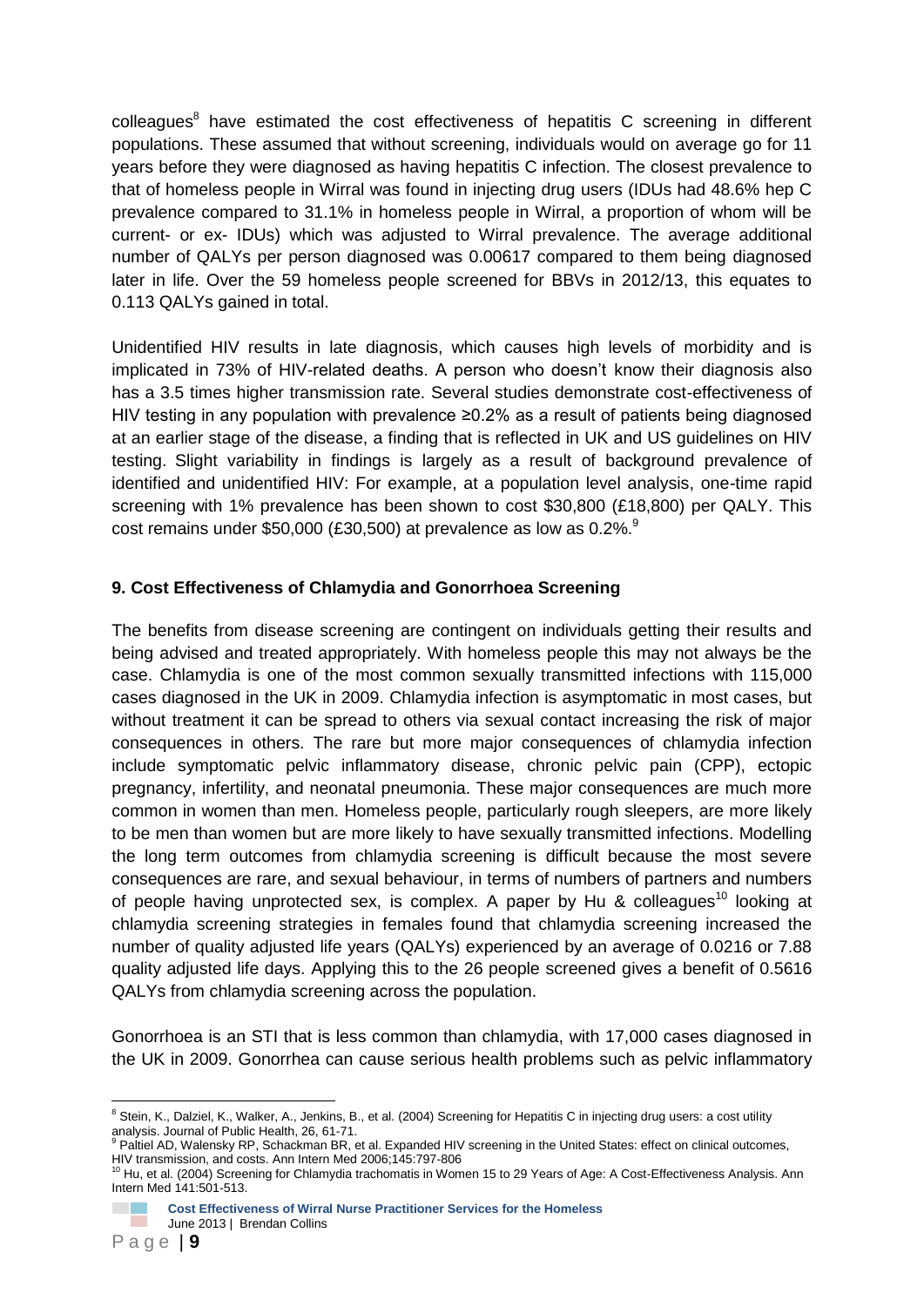disease (PID), infertility, meningitis and septicemia. An American study<sup>11</sup> looking at gonorrhoea screening of women in urban emergency departments found that the optimum screening strategy, using a physician-collected RIS test (rapid immunochromatographic strip) produced an average net cost saving of \$80 (£52) per person tested, and an average QALY gain of 0.101 QALYs, so applying this to 26 people would give 2.626 QALYs gained and a cost saving of £1,352.

### **10. Cost Effectiveness of Influenza Vaccination**

Influenza is a respiratory illness that is caused by influenza A or influenza B viruses. It is usually self-limiting but in some high risk groups it can lead to severe complications such as pneumonia, which in itself is more common in homeless people. In the UK flu rates peak in the winter months. There is evidence that severe complications and deaths in younger people are more common with the H1N1 virus ('swine flu') than with seasonal flu. Isolation, bed rest and clean water can be a difficult thing for homeless people to attain without being hospitalised. A study in New York found that the proportion of deaths that were from flu and pneumonia were similar for homeless people and the general population, however it is not clear if this was age-adjusted as many flu and pneumonia deaths in the general population are in elderly people whereas most homeless people are younger $12$ .

An economic evaluation of vaccination against pandemic flu found that vaccinating high risk groups in England would per 1000 population, save 1.2 hospital admissions, gain 1.33 QALYs and produce a net cost saving of  $£1,558^{13}$ . Applying this to the 120 homeless individuals who were given flu vaccines produces a gain of 0.0406 QALYs or 14.8 quality adjusted life days, and a cost saving of £187, which is quite a modest cost and benefit but still an added benefit. Although anecdotally influenza infection rates are higher in homeless people we could not find any evidence that quantified this, i.e. with an odds ratio or relative risk of influenza infection in homeless people. If this was possible then we could possibly add a numerical weight to the average benefit across the population by a factor based on the greater risk of influenza infection. Pneumococcal vaccine is another vaccine which is recommended for at-risk groups, and rates of pneumonia are particularly high in homeless people. At the moment pneumococcal vaccination is carried out by GPs.<sup>14</sup>

### **11. Cost Effectiveness of Alcohol & Drug Referrals**

In 2012/13 there were 53 clients who were referred to alcohol services. Based on estimates from the National Social Marketing Centre's Alcohol Value for Money tool<sup>15</sup>, for every 100 people who have alcohol screening or brief intervention which is similar to the process of making a referral, there are 5 QALYs gained. This is based on the amount of ill health that is

<sup>1</sup> <sup>11</sup> Aledort JE et al. The cost effectiveness of gonorrhea screening in urban emergency departments. Sex Transm Dis 2005 Jul;  $32:425-36.$ 

Kerker B, Bainbridge J, Li W, Kennedy J, Bennani Y, Agerton T, Marder D, Torian L, Tsoi B, Appel K, Gutkovich A. *The Health of Homeless Adults in New York City*: A report from the New York City Departments of Health and Mental Hygiene and Homeless Services, 2005.

<sup>13</sup> Baguelin M, van Hoek AJ, Jit M, Flasche S, White PJ, Edmunds WJ. Vaccination against pandemic influenza A/H1N1v in England: a real-time economic evaluation. Vaccine 2010; 28(12): 2370-2384

<sup>14</sup> Fisman DN, Tuite AR (2011) Estimation of the Health Impact and Cost-Effectiveness of Influenza Vaccination with Enhanced Effectiveness in Canada. PLoS ONE 6(11): e27420. doi:10.1371/journal.pone.0027420 <sup>15</sup> NSMC Value for Money Tools. Available at: http://www.thensmc.com/resources/vfm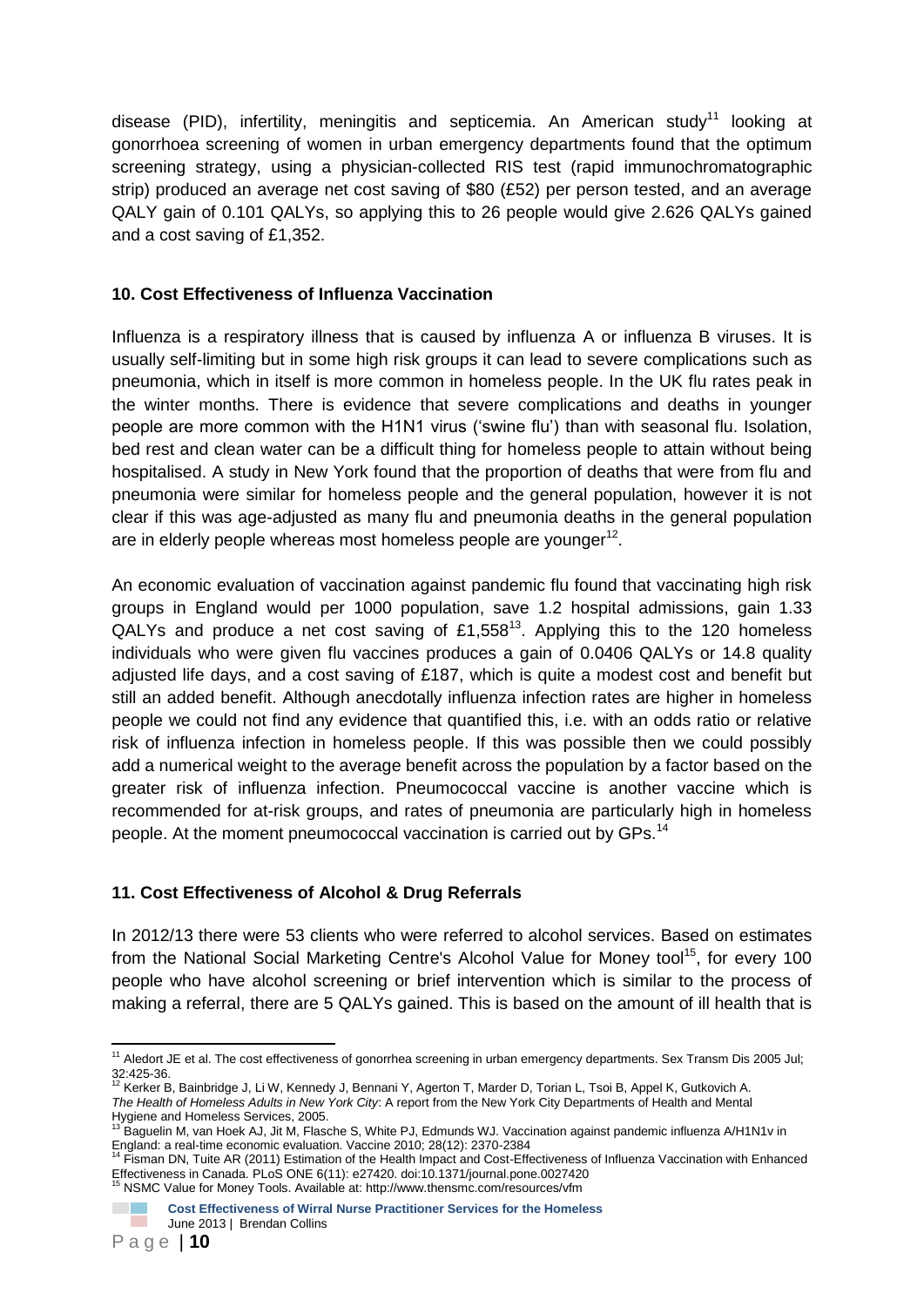caused by alcohol being reduced by a proportion of people moving from being high risk to lower drinkers. So for the 53 clients referred into alcohol services, this equates to 2.65 QALYs gained. There were also 19 clients referred into specialist drug treatment. Specialist drug treatment is also associated with cost savings in the health, social care and criminal justice systems (of £6,450 per client) and a very modest increase in QALYs (0.003 per client), based on evidence from The Drug Treatment Outcomes Research Study (DTORS)<sup>16</sup>. However these benefits cannot really be directly attributed to act of making a referral, although without a referral these benefits would not be realised.

### **12. Overall Cost Effectiveness Summary**

Table 1 shows the overall costs and QALYs. For the individual elements we have looked at, the average QALYs gained from flu vaccination seem lower than may be expected, while the average QALYs gained from gonorrhoea screening seem to be higher than might be expected. When added together, the estimated benefits of this service add up to 6.63 QALYs gained across the population, at a cost of £60,393 and with cost savings of £1,539, which gives a net cost per QALY of £8,876. This would be considered cost effective using NICE's willingness to pay threshold of anything less than £20,000-£30,000 per QALY gained. As a rough sensitivity analysis, we tried varying the number of QALYs gained by +/- 20% (Table 5). The cost per QALY for these scenarios range from £7,397 - £11,095 which would still be considered cost effective.

Some people have suggested that QALYs should be weighted more for people from the most deprived areas, which homeless people certainly are. We have not done that in this case, but if we were to add an extra weight for disadvantage then this would mean the cost per weighted QALY would be even lower. Also we have only included cost savings with strong evidence, but it is likely that this service could be successful in reducing hospital admissions and A&E presentations, and it may be useful in the long term to try to monitor A&E presentations and hospital admissions for homeless people. There is also the chance that by making it easier for people to access healthcare and making them more aware of health problems, the service increases overall healthcare resource use, but this should still mean that people are confronting health problems earlier so may save money in the longer term.

|                    | High<br>estimate -<br>20% greater<br>QALYs | Central<br>estimate | Low estimate<br>- 20% fewer<br><b>QALYs</b> |
|--------------------|--------------------------------------------|---------------------|---------------------------------------------|
| <b>Total QALYs</b> | 7.96                                       | 6.63                | 5.30                                        |
| Net cost per QALY  | £7,396.92                                  |                     | £8,876.30   £11,095.38                      |

### Table 5. Sensitivity analysis based on 20% greater or fewer QALYs gained.

<sup>1</sup> <sup>16</sup> The Drug Treatment Outcomes Research Study (DTORS): Final outcomes report 3rd Edition. http://webarchive.nationalarchives.gov.uk/20110220105210/rds.homeoffice.gov.uk/rds/pdfs09/horr24c.pdf